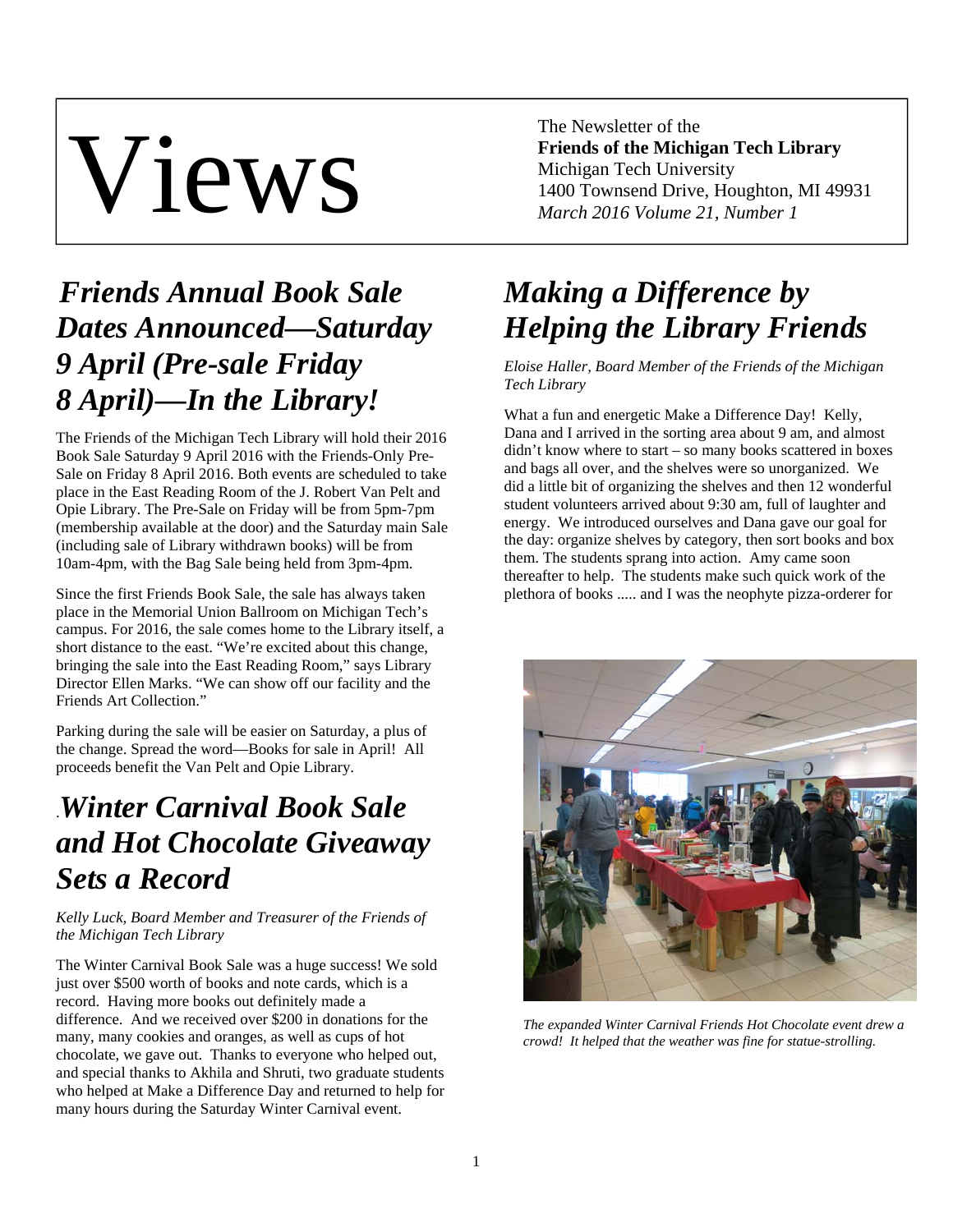lunch: first call to Domino's was for delivery at 12:30; then called them back for delivery at 12 noon; then yet another call to deliver at 11:30! Who could believe that in just 2 hours the students could create order out of chaos? (Phew, just made it in time, as the students were done by then, but I don't know what Domino's thinks of the 'crazy lady' who kept changing delivery time!) Our pizza lunch was delicious and convivial, as the group of students had a fun time getting to know each other and exchanging stories. Just a great group of delightful and friendly students.

End result: The storage room was packed to the gills with boxes of books, with the boxes needed for Winter Carnival in front: children's, self-help, cook books, paperbacks and hardcover fiction books will be easily accessible. Best of all, though, is that the students not only enjoyed themselves, but also said that they would like to help during our Book Sale. We send them a big *Thank You* for the help.

Best quote of the day: "There is nothing like a good book," as one of the students was carrying home a full box of books she purchased that day.

## *Mining Memories Project to Start this Winter*

#### *Michigan Tech Archives*

The Michigan Tech Archives and Copper Country Historical Collections initiated its "Mining Memories" oral history project this winter. The archives is currently seeking interviewees who are former Copper Country mine workers and their family members.

This project, funded in part by the Keweenaw National Historical Park Advisory Commission, aims to collect first hand accounts from Copper Country mine workers and their families in an effort to preserve local mining heritage.

More information can be found on the Michigan Tech Archives Blog at blogs.mtu.edu/archives/2015/12/07/miningmemories-project-to-start-this-winter/

If you would like to participate in the project email the archives at copper@mtu.edu or call 906-487-2505 to schedule an interview.

### *Travel Grant Program Presentation on the Steamer Pewabic*

#### *Michigan Tech Archives*

The University Archives and Copper Country Historical Collections and the Friends of the Michigan Tech Library

hosted a presentation by visiting scholar Philip Hartmeyer; Hartmeyer's travel was sponsored by the Friends. The talk took place on 6 November 2015 in the Van Pelt and Opie Library's East Reading Room.

Hartmeyer, a maritime archaeologist currently working at the Thunder Bay National Marine Sanctuary in Alpena gave a talk titled "*Passengers, Packages and Copper: The Steamer Pewabic, Its Archaeology, Management, Material Culture and the Development of the Keweenaw Peninsula*."

Hartmeyer contributed remarks to the University Archive's blog, which may be accessed at

blogs.mtu.edu/archives/2014/10/27/passengers-packages-andcopper-the-steamer-pewabic-its-archaeology-managementmaterial-culture-and-the-development-of-the-keweenawpeninsula/

## *In the "Brought Kicking and Screaming into the Present" Department…*

The Friends have a Twitter account!

The Twitter handle for the Friends of the Michigan Tech Library is @FriendsMTULib. Follow us! If you have tweets you want your friends at the Friends to see, please use the hashtag #FriendsMTUlib.

We're new to this, but game, so give us a shout-out! If you have any comments, questions, or advice for the newly tweeting, please contact Steve Walton (sawalton@mtu.edu), our newest board member and our Twitter-meister (!).

#### *Econo Foods Computers for Kids Program Benefits Library*

*Submitted by Mary Marchaterre* 

Time to collect your receipts from Econo to benefit the Van Pelt Library at Michigan Tech. Through its *Computers for Kids* program, Econo Foods donates to the Friends one percent of the sum of all Econo receipts collected.

Want to help? Please collect your receipts from Econo Foods and send them to us or drop them in the collection box at the Library (there's a slot in the Friends *Books For Sale* display near the Service Desk). Want to help more? Put out a collection box in your area and encourage your coworkers to bring in their receipts for our library. There are drop boxes on campus and they can also be sent by campus mail to Amy Hughes at Lakeshore Center. Every little bit helps.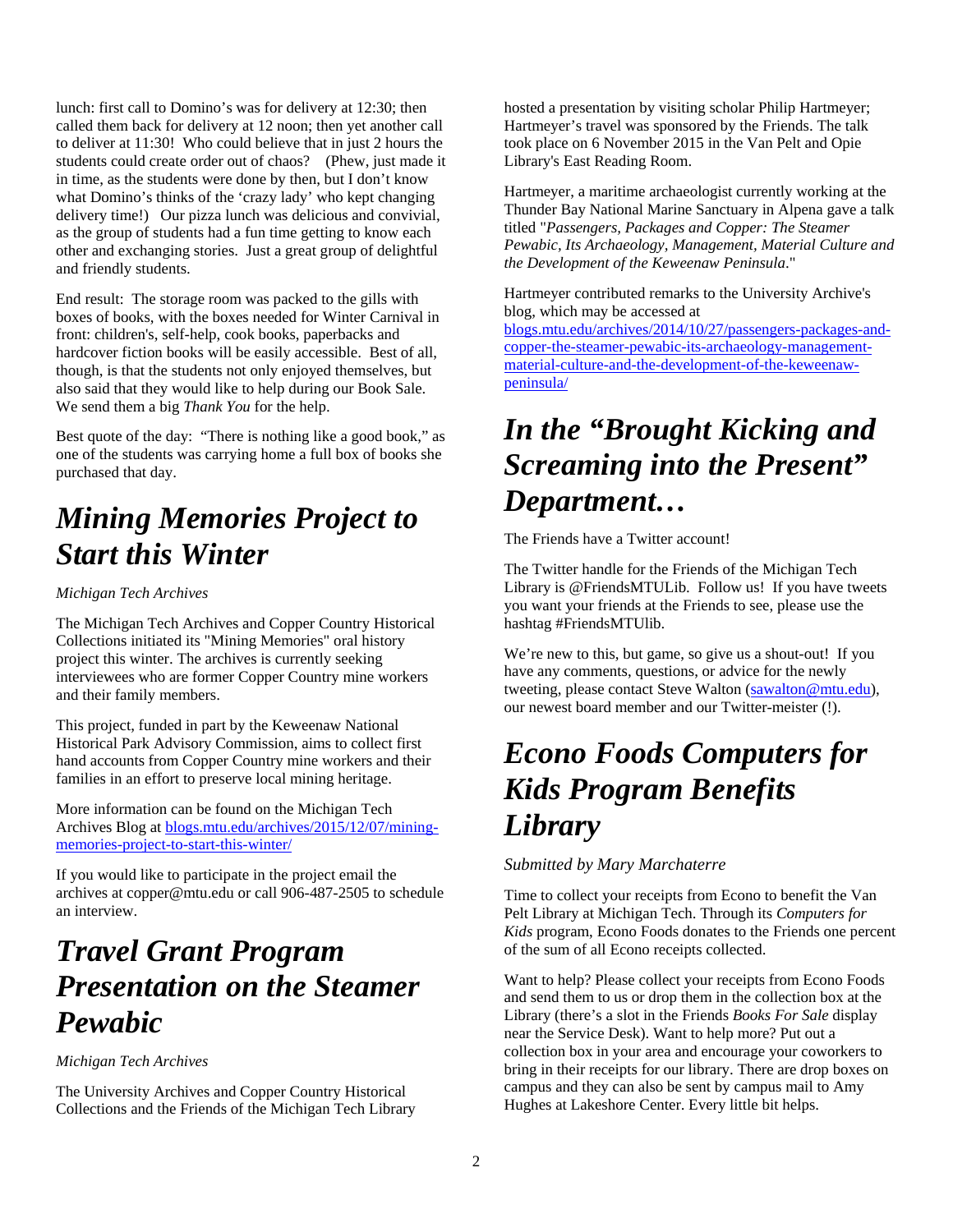

The Friends of the Michigan Tech Library Book Shelf offers gently used books year round and raises much needed funds for the Library. The Book Shelf's success grows every year! Your newsletter editor sends a shout out to former Treasurer and current Arkansas retiree Terry Reynolds—hey Terry, we may spend all the money we raise on the Library, but we also think of cool ways to raise more funds! It's all good!

### *Renew with the Friends of the Michigan Tech Library*

You can renew your membership in the Friends online and you can also buy Friends notecards and the beautiful Friends Michigan Tech Blanket. All this with a few clicks beginning here:

#### www.mtu.edu/library/friends/

The Friends website shows photos of all the notecards, including the popular train in snow (look under announcements). Each pack contains 12 distinct historical cards. The 4 foot by 5 foot cotton blanket in blue and white features historic buildings from the Michigan Tech campus (design shown on the website) and sells for \$65 plus tax and shipping. All items make great gifts for Michigan Tech alumni and friends. All proceeds of items for sale benefit the Van Pelt and Opie Library.



Many books were available at the Winter Carnival Sale and many more will be displayed in April. See you at the Book Sale!